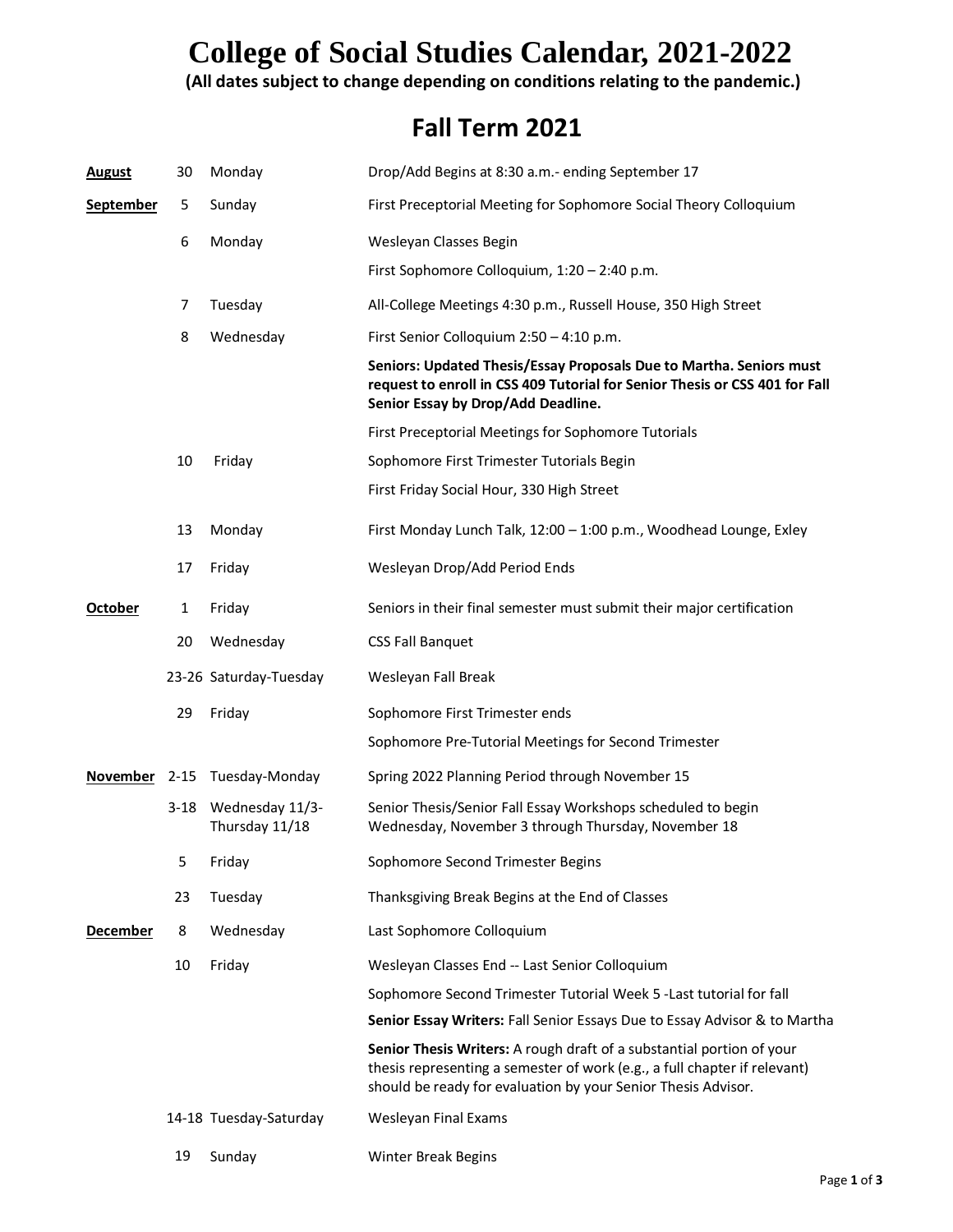## **College of Social Studies Calendar, 2021-2022**

**(All dates subject to change depending on conditions relating to the pandemic.)**

### **Spring Term 2022**

| January         | 20             | Thursday                | Wesleyan Classes Begin                                                                                                                                                           |
|-----------------|----------------|-------------------------|----------------------------------------------------------------------------------------------------------------------------------------------------------------------------------|
|                 |                |                         | Drop/Add Begins at 8:30 a.m. through Wednesday, February 2                                                                                                                       |
|                 |                |                         | Seniors must request to enroll in CSS 410 Tutorial for Senior Thesis or CSS<br>402 for Spring Senior Essay by Drop/Add Deadline.                                                 |
|                 | 21             | Friday                  | Junior Tutorials -- Part I -- Begin this week                                                                                                                                    |
|                 |                |                         | Second Trimester Sophomore Tutorial Meeting - Week 6                                                                                                                             |
|                 | 24             | Monday                  | Senior Essay Writers: Spring Semester Senior Essay Proposals Due to<br>Martha.                                                                                                   |
|                 |                |                         | Seniors Thesis Writers: A second substantial portion of Senior Thesis<br>(probably one additional full chapter) should be ready for evaluation by<br>your Senior Thesis Advisor. |
|                 |                |                         | First Junior Colloquium Meets, 2:50 - 4:10 p.m.                                                                                                                                  |
| <b>February</b> | $\overline{2}$ | Wednesday               | Drop/Add Ends                                                                                                                                                                    |
|                 |                |                         | Seniors: Last day to Register for CSS 410 Senior Thesis Tutorial or CSS 402<br>Spring Senior Essay Tutorial.                                                                     |
|                 | 4              | Friday                  | Sophomore Tutorial Week 8, Second Trimester Ends                                                                                                                                 |
|                 |                |                         | Sophomore Pre-Tutorial Meetings for Third Trimester                                                                                                                              |
|                 | 11             | Friday                  | Sophomore Third Trimester Begins                                                                                                                                                 |
|                 | $15 - 24$      | Tuesday-Thursday        | Tentative dates for CSS Admissions Interviews                                                                                                                                    |
| March           | 4              | Friday                  | Seniors must submit Major Certification Form in WesPortal by Friday,<br>March 4.                                                                                                 |
|                 |                |                         | Junior Tutorials -- Part I -- End                                                                                                                                                |
|                 | $5 - 20$       | Saturday-Sunday         | <b>Spring Break</b>                                                                                                                                                              |
|                 | 25             | Friday                  | Junior Tutorials - Part II - Begin this week                                                                                                                                     |
|                 | 29             | Tuesday                 | Planning Period Begins through April 11                                                                                                                                          |
| <b>April</b>    | 11             | Monday                  | <b>Planning Period Ends</b>                                                                                                                                                      |
|                 | 14             | Thursday                | Senior Theses Due in WesPortal by 4:00 p.m.                                                                                                                                      |
|                 | 15             | Friday                  | Week 8 Final Sophomore Tutorial<br><b>Third Trimester Ends</b>                                                                                                                   |
|                 | 18-22          | Monday-Friday           | Sophomore Comp Review Week - Review Sessions TBD                                                                                                                                 |
|                 |                | 25-May 3 Monday-Tuesday | <b>Sophomore Written Comprehensive Exams</b>                                                                                                                                     |